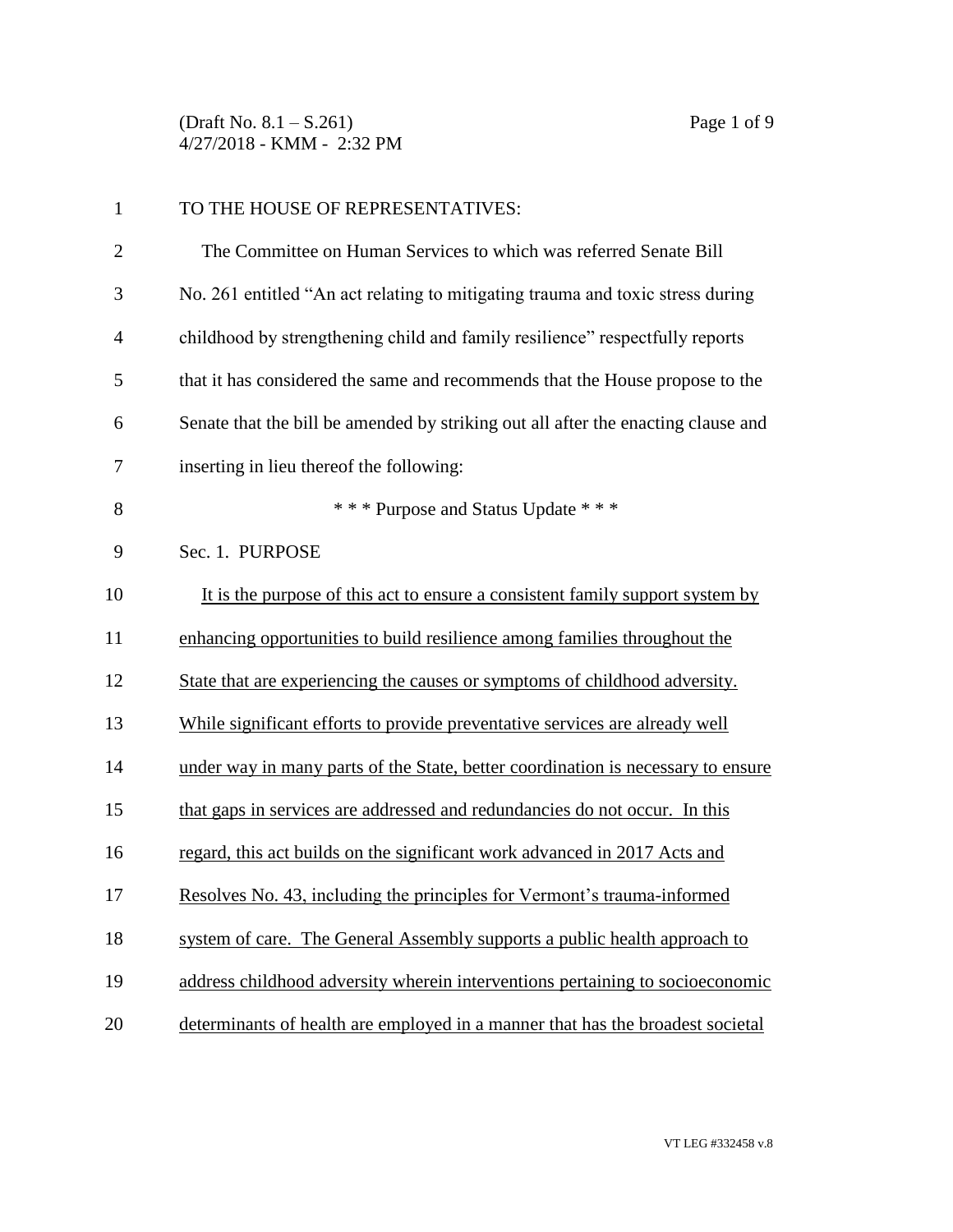(Draft No. 8.1 – S.261) Page 2 of 9 4/27/2018 - KMM - 2:32 PM

| $\mathbf{1}$   | reach and in which specialized interventions are directed to individuals with  |
|----------------|--------------------------------------------------------------------------------|
| $\overline{2}$ | the most acute need.                                                           |
| 3              | Sec. 2. STATUS REPORT; COMPLETION OF ACT 43 REPORT                             |
| $\overline{4}$ | On or before November 1, 2018, the Agency of Human Services' Director          |
| 5              | of Trauma Prevention and Resilience Development shall submit to the Chairs     |
| 6              | of the House Committee on Human Services and the Senate Committee on           |
| 7              | Health and Welfare and to any existing Advisory Council on Child Poverty       |
| 8              | and Strengthening Families a status report on the Agency's methodology and     |
| 9              | progress in preparing the response plan required pursuant to 2017 Acts and     |
| 10             | Resolves No. 43, Sec. 4, including any preliminary findings. The status report |
| 11             | shall include information as to the Agency's progress in implementing trauma-  |
| 12             | informed training opportunities for child care providers                       |
| 13             | *** Human Services Generally ***                                               |
| 14             | Sec. 3. 33 V.S.A. § 3402 is added to read:                                     |
| 15             | § 3402. DEFINITIONS                                                            |
| 16             | As used in this chapter:                                                       |
| 17             | (1) "Childhood adversity" means experiences that may be traumatic to           |
| 18             | children and youths during the first 18 years of life, such as experiencing    |
| 19             | violence or other emotionally disturbing exposures in their homes or           |
| 20             | communities.                                                                   |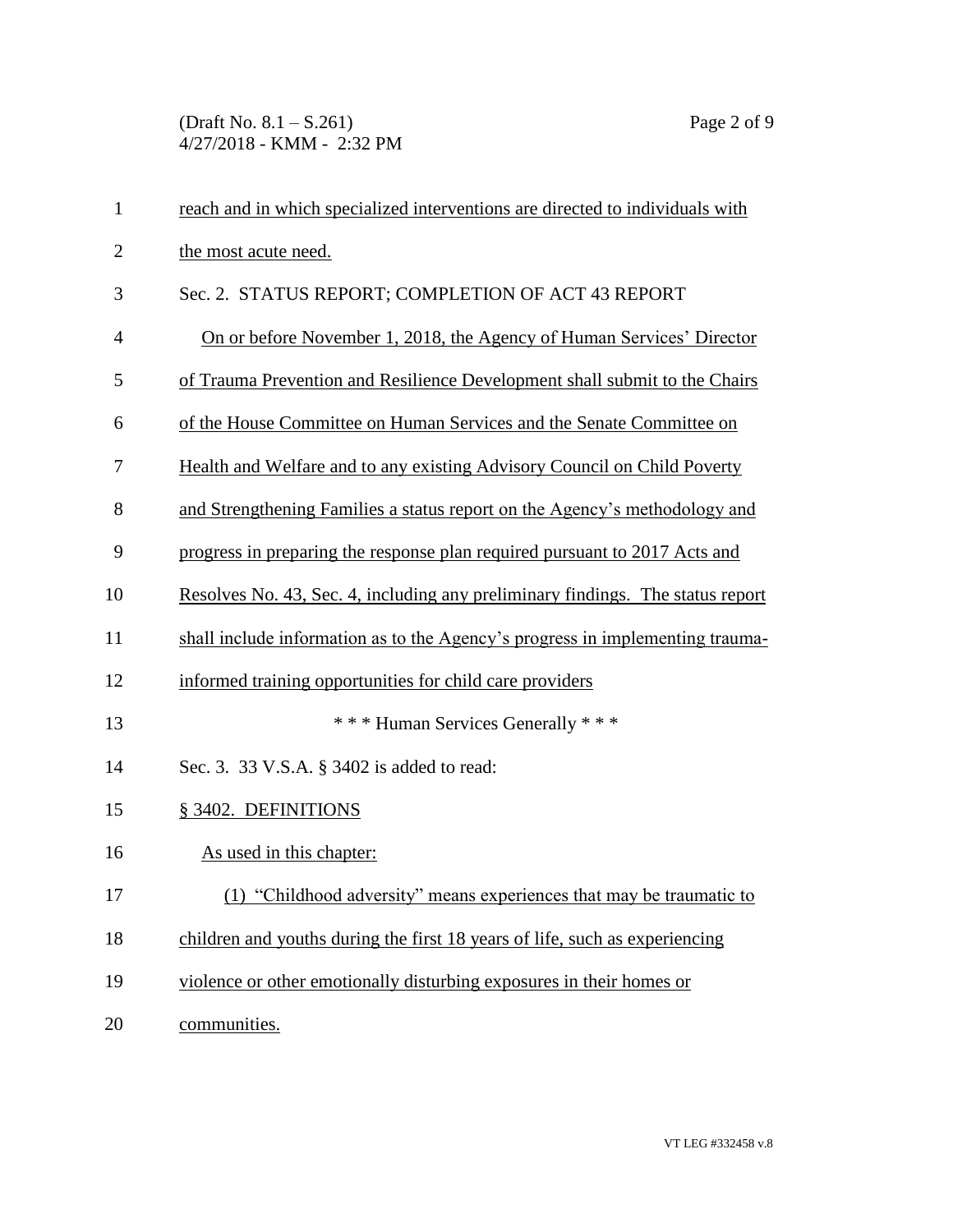(Draft No. 8.1 – S.261) Page 3 of 9 4/27/2018 - KMM - 2:32 PM

| $\mathbf{1}$   | (2) "Resilience" means the ability to respond to, withstand, and recover        |
|----------------|---------------------------------------------------------------------------------|
| $\mathbf{2}$   | from serious hardship with coping skills and a combination of protective        |
| 3              | factors, including a strong community, family support, social connections,      |
| $\overline{4}$ | knowledge of parenting and child development, concrete support in times of      |
| 5              | need, and social and emotional competence of children.                          |
| 6              | (3) "Toxic stress" means strong, frequent, or prolonged experience of           |
| 7              | adversity without adequate support.                                             |
| 8              | (4) "Trauma-informed" means a type of program, organization, or                 |
| 9              | system that recognizes the widespread impact of trauma and potential paths for  |
| 10             | recovery; recognizes the signs and symptoms of trauma in clients, families,     |
| 11             | staff, and others involved in a system; responds by fully integrating knowledge |
| 12             | about trauma into policies, procedures, and practices; and seeks actively to    |
| 13             | resist retraumatization and build resilience among the population served.       |
| 14             | Sec. 4. 33 V.S.A. § 3403 is added to read:                                      |
| 15             | § 3403. DIRECTOR OF TRAUMA PREVENTION AND RESILIENCE                            |
| 16             | <b>DEVELOPMENT</b>                                                              |
| 17             | (a) There is created the permanent position of Director of Trauma               |
| 18             | Prevention and Resilience Development within the Office of the Secretary in     |
| 19             | the Agency of Human Services for the purpose of directing and coordinating      |
| 20             | systemic approaches across State government that build childhood resiliency     |
| 21             | and mitigate toxic stress by implementing a public health approach. The         |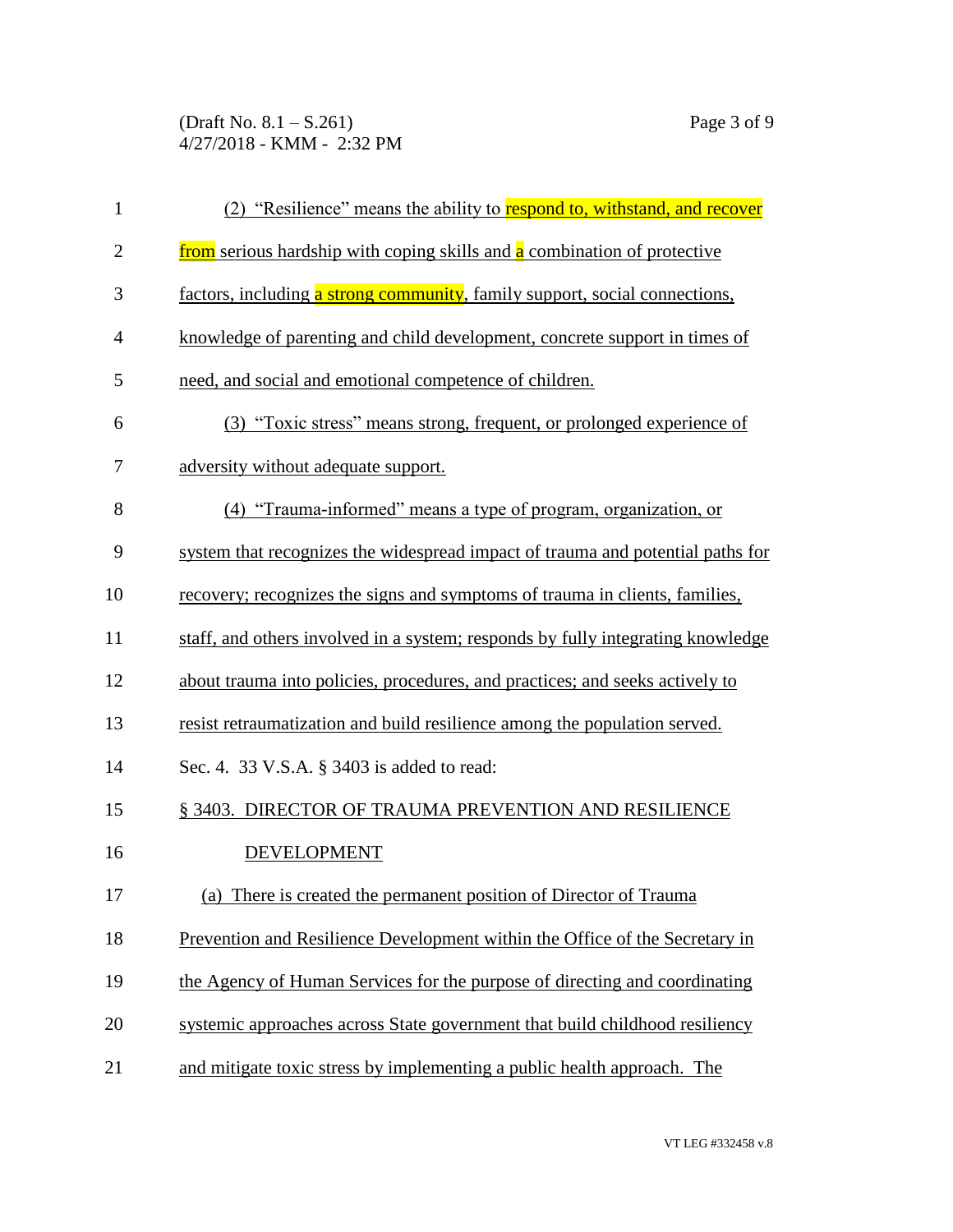(Draft No. 8.1 – S.261) Page 4 of 9 4/27/2018 - KMM - 2:32 PM

| $\mathbf{1}$   | Director shall engage families and communities to build the protective factors    |
|----------------|-----------------------------------------------------------------------------------|
| $\overline{2}$ | of a strong community, family support, social connections, knowledge of           |
| 3              | parenting and child development, concrete support in times of need, and the       |
| $\overline{4}$ | social and emotional competence of children. It is the intent of the General      |
| 5              | Assembly that the Director position be funded by the repurposing of existing      |
| 6              | expenditures and resources, including the potential reassignment of existing      |
| 7              | positions. If the Secretary determines to fund this position by reassigning an    |
| 8              | existing position, he or she shall propose to the Joint Fiscal Committee prior to |
| 9              | October 1, 2018 any necessary statutory modifications to reflect the              |
| 10             | reassignment.                                                                     |
| 11             | (b) The Director shall:                                                           |
| 12             | (1) provide advice and support to the Secretary of Human Services and             |
| 13             | facilitate communication and coordination among the Agency's departments          |
| 14             | with regard to childhood trauma, toxic stress, and the promotion of resilience    |
| 15             | building;                                                                         |
| 16             | collaborate with both community and State partners, including the<br>(2)          |
| 17             | Agency of Education and the Judiciary, to build consistency between trauma-       |
| 18             | informed systems that address medical and social service needs and serve as a     |
| 19             | conduit between providers and the public;                                         |
| 20             | (3) provide support for and dissemination of educational materials                |
| 21             | pertaining to childhood trauma, toxic stress, and the promotion of resilience     |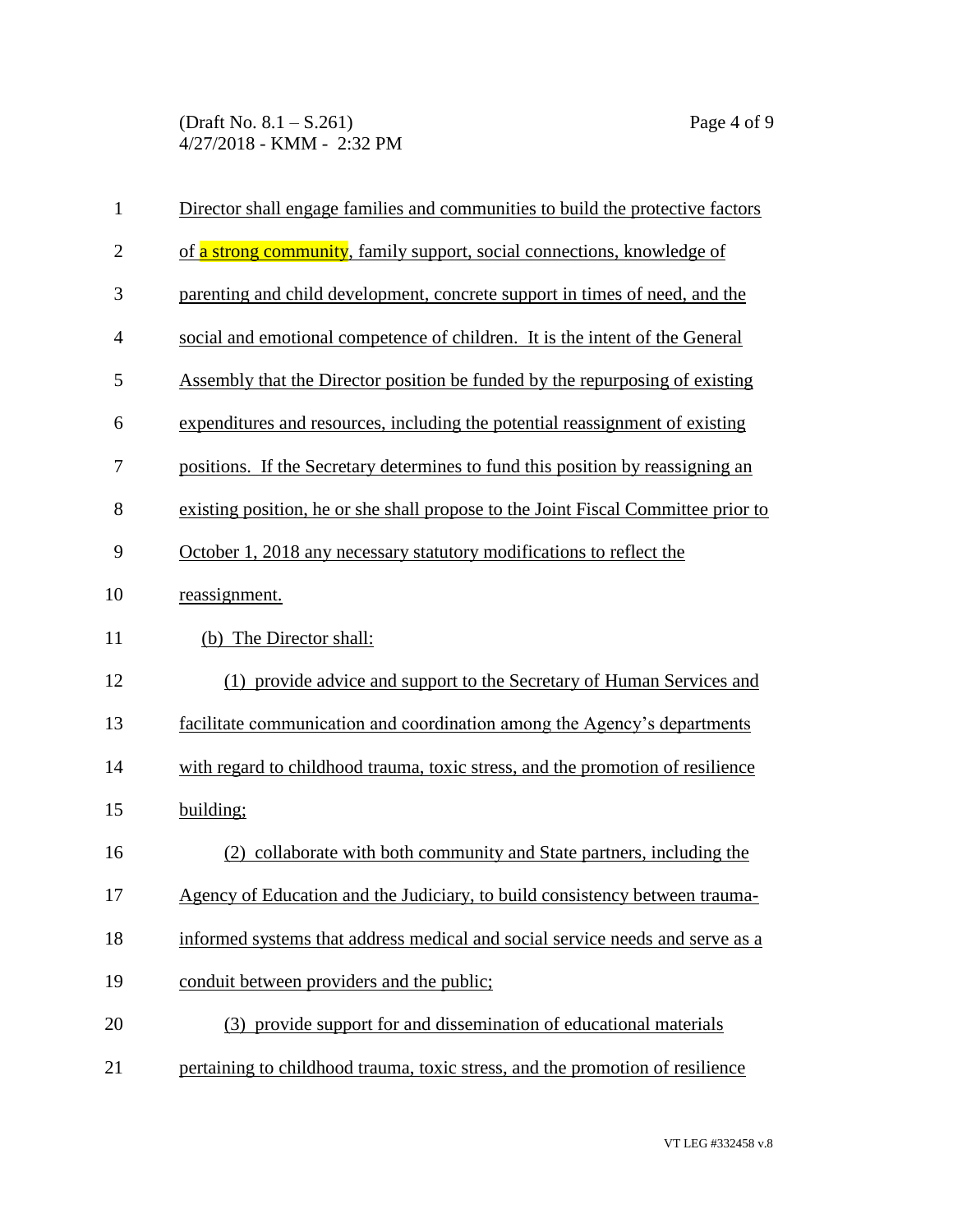(Draft No.  $8.1 - S.261$ ) Page 5 of 9 4/27/2018 - KMM - 2:32 PM

| $\mathbf{1}$   | building, including to postsecondary institutions within Vermont's State           |
|----------------|------------------------------------------------------------------------------------|
| $\overline{2}$ | College System;                                                                    |
| 3              | (4) coordinate with partners inside and outside State government,                  |
| 4              | including the Child and Family Trauma Work Group; and                              |
| 5              | (5) evaluate the work of the Agency and the Agency's grantees and                  |
| 6              | community contractors that addresses resilience and trauma-prevention using        |
| 7              | results-based accountability methodologies.                                        |
| 8              | Sec. 5. 2017 Acts and Resolves No. 43, Sec. 4 is amended to read:                  |
| 9              | Sec. 4. ADVERSE CHILDHOOD EXPERIENCES ADVERSITY;                                   |
| 10             | <b>RESPONSE PLAN</b>                                                               |
| 11             | (a) On or before January 15, 2019, the Agency of Human Services shall              |
| 12             | present to the House Committees on Health Care and on Human Services and           |
| 13             | the Senate Committee on Health and Welfare, in response to the work                |
| 14             | completed by the Adverse Childhood Experiences Working Group established           |
| 15             | pursuant to Sec. 3 of this act, a plan that specially addresses the integration of |
| 16             | evidence-informed and family-focused prevention, intervention, treatment, and      |
| 17             | recovery services for individuals affected by adverse childhood experiences        |
| 18             | adversity. The plan shall address the coordination of services throughout and      |
| 19             | among the Agency, the Agency of Education, and the Judiciary and shall             |
| 20             | propose mechanisms for:                                                            |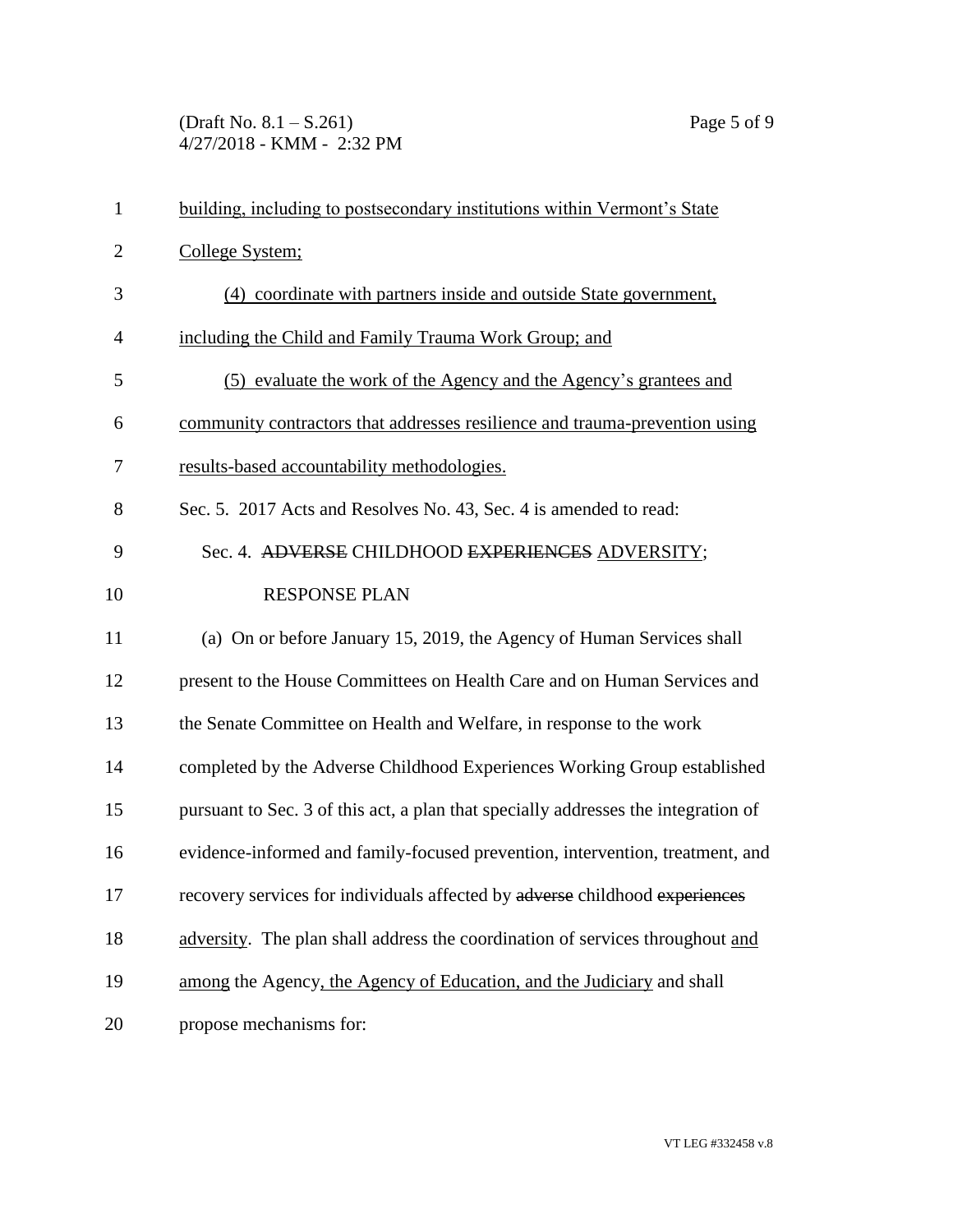## (Draft No. 8.1 – S.261) Page 6 of 9 4/27/2018 - KMM - 2:32 PM

| $\mathbf{1}$   | (1) improving and engaging community providers in the systematic                          |
|----------------|-------------------------------------------------------------------------------------------|
| $\overline{2}$ | prevention of trauma;                                                                     |
| 3              | (2) case detection and care of individuals affected by adverse childhood                  |
| 4              | experiences adversity; and                                                                |
| 5              | (3) ensuring that the Agency's policies related to children, families, and                |
| 6              | communities build resilience;                                                             |
| 7              | (4) ensuring that the Agency and grants to the Agency of Human                            |
| 8              | Services <sup>2</sup> Agency's community partners related to children and families strive |
| 9              | toward accountability and community resilience are evaluated using results-               |
| 10             | based accountability methodology; and                                                     |
| 11             | (5) providing an estimate of the resources necessary to implement the                     |
| 12             | response plan, including any possible reallocations.                                      |
| 13             | * * *                                                                                     |
| 14             | *** Health Care ***                                                                       |
| 15             | Sec. 6. 18 V.S.A. § 702 is amended to read:                                               |
| 16             | § 702. BLUEPRINT FOR HEALTH; STRATEGIC PLAN                                               |
| 17             | * * *                                                                                     |
| 18             | (c) The Blueprint shall be developed and implemented to further the                       |
| 19             | following principles:                                                                     |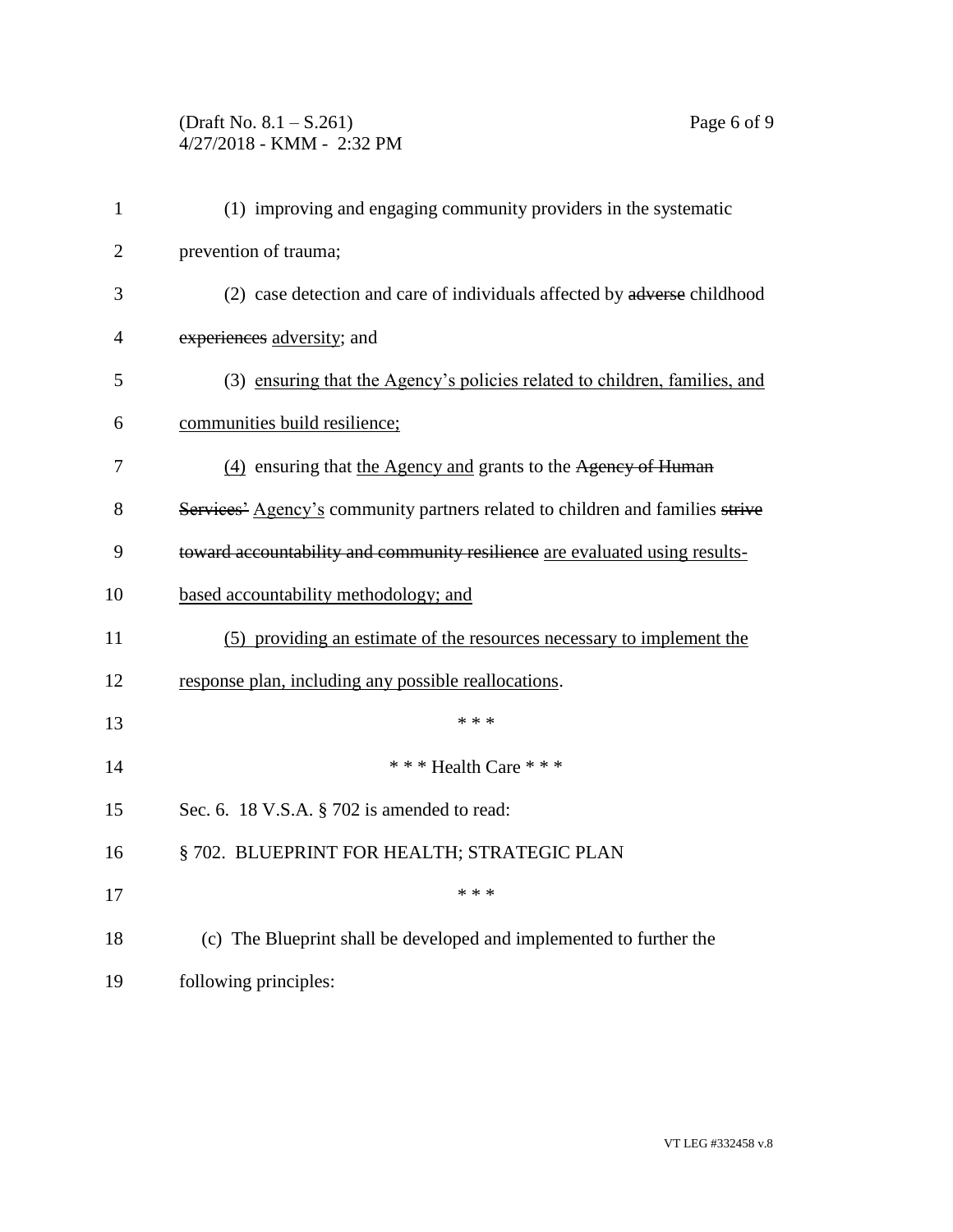(Draft No. 8.1 – S.261) Page 7 of 9 4/27/2018 - KMM - 2:32 PM

| $\mathbf{1}$   | (1) the primary care provider The Blueprint community health team                                     |
|----------------|-------------------------------------------------------------------------------------------------------|
| $\overline{2}$ | should serve a central role in the coordination of medical care and social                            |
| 3              | services and shall be compensated appropriately for this effort;                                      |
| $\overline{4}$ | (2) use Use of information technology should be maximized;                                            |
| 5              | (3) local Local service providers should be used and supported,                                       |
| 6              | whenever possible;.                                                                                   |
| 7              | (4) transition Transition plans should be developed by all involved                                   |
| 8              | parties to ensure a smooth and timely transition from the current model to the                        |
| 9              | Blueprint model of health care delivery and payment;                                                  |
| 10             | (5) implementation Implementation of the Blueprint in communities                                     |
| 11             | across the State should be accompanied by payment to providers sufficient to                          |
| 12             | support care management activities consistent with the Blueprint, recognizing                         |
| 13             | that interim or temporary payment measures may be necessary during early                              |
| 14             | and transitional phases of implementation; and.                                                       |
| 15             | (6) interventions Interventions designed to prevent chronic disease and                               |
| 16             | improve outcomes for persons with chronic disease should be maximized,                                |
| 17             | should target specific chronic disease risk factors, and should address changes                       |
| 18             | in individual behavior <sub>7</sub> ; the physical, mental, and social environment <sub>7</sub> ; and |
| 19             | health care policies and systems.                                                                     |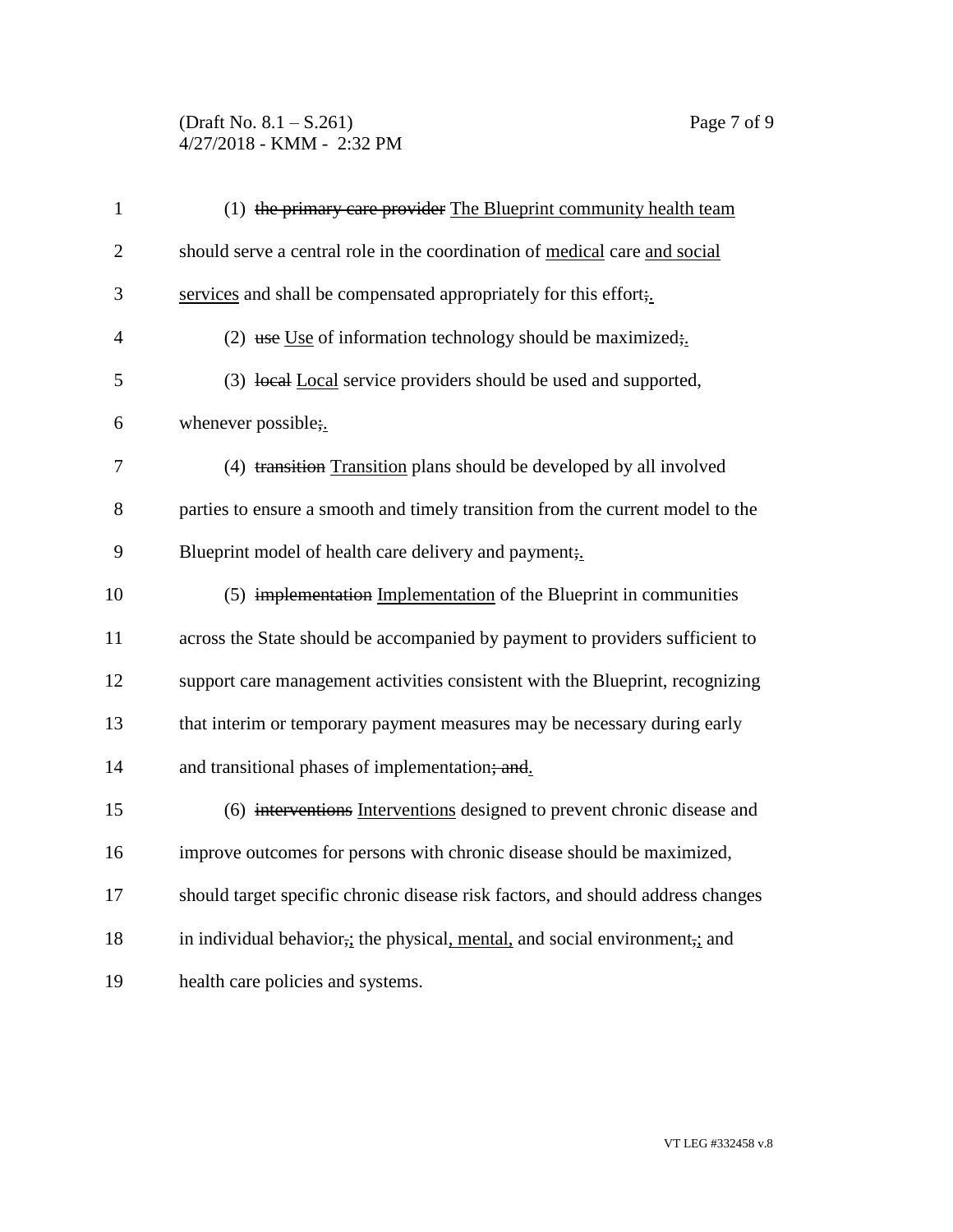(Draft No. 8.1 – S.261) Page 8 of 9 4/27/2018 - KMM - 2:32 PM

| $\mathbf{1}$   | Providers should assess trauma and toxic stress to ensure that the               |
|----------------|----------------------------------------------------------------------------------|
| $\overline{2}$ | needs of the whole person are addressed and opportunities to build resilience    |
| 3              | and community supports are maximized.                                            |
| $\overline{4}$ | * * *                                                                            |
| 5              | Sec. 7. 18 V.S.A. § 9382 is amended to read:                                     |
| 6              | § 9382. OVERSIGHT OF ACCOUNTABLE CARE ORGANIZATIONS                              |
| 7              | (a) In order to be eligible to receive payments from Medicaid or                 |
| 8              | commercial insurance through any payment reform program or initiative,           |
| 9              | including an all-payer model, each accountable care organization shall obtain    |
| 10             | and maintain certification from the Green Mountain Care Board. The Board         |
| 11             | shall adopt rules pursuant to 3 V.S.A. chapter 25 to establish standards and     |
| 12             | processes for certifying accountable care organizations. To the extent           |
| 13             | permitted under federal law, the Board shall ensure these rules anticipate and   |
| 14             | accommodate a range of ACO models and sizes, balancing oversight with            |
| 15             | support for innovation. In order to certify an ACO to operate in this State, the |
| 16             | Board shall ensure that the following criteria are met:                          |
| 17             | * * *                                                                            |
| 18             | (17) For preventing and addressing the impacts of childhood adversity,           |
| 19             | the ACO provides connections to existing community services and incentives,      |
| 20             | such as developing quality-outcome measurements for use by primary care          |
| 21             | providers working with children and families; developing partnerships between    |